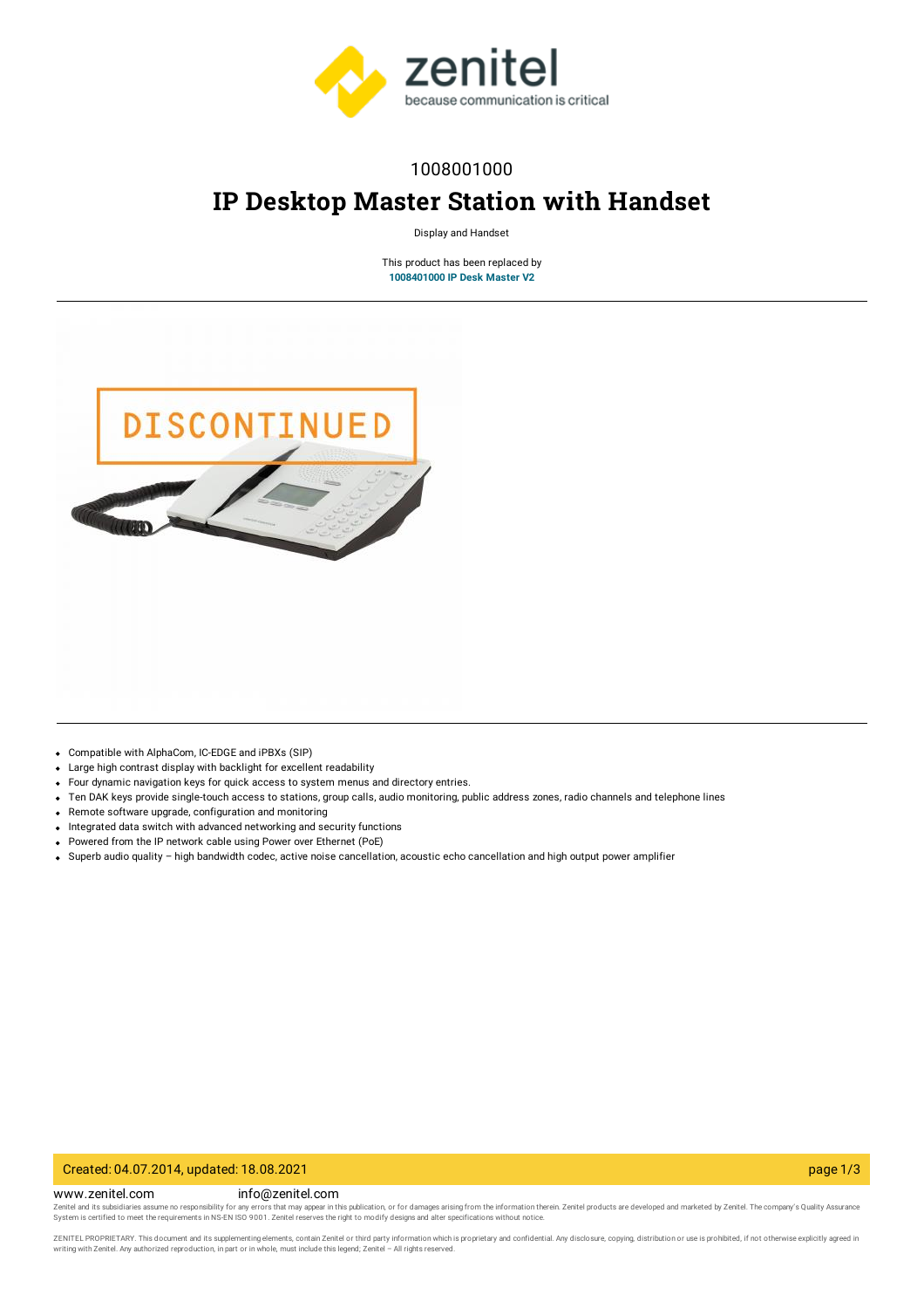#### **DESCRIPTION**

#### **THIS PRODUCT HAS BEEN REPLACED BY [1008401000](https://www.zenitel.com/product/ip-desk-master-with-handset-V2) IP DESK MASTER V2**

The IP Desktop Master is a general purpose intercom station intended for use where a desktop station is the most practical choice. It features a large high contrast display with backlight which allows important information about connections to be shown very clearly.

The IP station supports open standards and is compatible with AlphaCom, IC-EDGE and iPBXs using SIP technology. When working in AlphaCom mode, the IP station supports special services only available using the Vingtor-Stentofon CCoIP protocol, AlphaCom server. Examples of services are emergency broadcast with volume override, CCTV integration, call priority, and AlphaNet multisite networking and Vingtor-Stentofon event scripting.

Like all Vingtor-Stentofon stations, this IP desktop station features superb audio quality. This is enabled through a set of advanced technologies such as active noise filtering, acoustic echo cancellation, wide band audio codec, and high power audio outputs.

The IP station has an integrated managed data switch providing advanced networking and security features. The integrated switch provides support for:

- Protection from unwanted access
- Ouality of Service (OoS) by managing data traffic
- Increased system availability through redundant LANinfrastructure
- Cost efficient installation by providing shared network connections

To provide maximum availability the station comes with advanced supervision functions. The station line test will detect if there is any faults in the network or station electronics. In addition the station supports tone test, testing the complete transmission path including microphone and speaker. The status of the stations is reported to AlphaWeb as well as to 3rd party management systems using SNMP, Syslog or OPC.

See also: additional documentation on wiki.zenitel.com

## **SPECIFICATIONS**

#### **GENERAL**

| Dimension (WxHxD)        | 225 x 75 x 176 mm                                                                                                                                                                             |
|--------------------------|-----------------------------------------------------------------------------------------------------------------------------------------------------------------------------------------------|
| Weight                   | 0.7 <sub>kq</sub>                                                                                                                                                                             |
| Display                  | Backlit display, 35 x 68 mm (64 x 128 pixels)                                                                                                                                                 |
| Temperature range        | $0^{\circ}$ C - 55 $^{\circ}$ C                                                                                                                                                               |
| Relative humidity        | < 95% not condensing                                                                                                                                                                          |
| Power consumption        | Power over Ethernet, IEEE 802.3 a-f, Class 0 Idle 4W, max. 8W                                                                                                                                 |
| Connectors               | 2 x RJ45 (Ethernet) 10/100 Mbps                                                                                                                                                               |
| SIP                      | RFC 3261, SIP Info (DTMF), RFC 2833 (DTMF)                                                                                                                                                    |
| IP protocols             | IP v4 - TCP - UDP - HTTPS - TFTP - RTP - RTCP -DHCP - SNMP - DiffServ - TOS - STENTOFON CC oIP® - SIP                                                                                         |
| <b>LAN</b> protocols     | Power over Ethernet (IEEE 802.3 a-f), VLAN (IEEE 802.1pg), Network Access Control (IEEE 802.1x), STP (IEEE<br>802.1d), RSTP (IEEE 802.1d-2004)                                                |
| Audio technology         | Wideband 200 Hz - 7 kHz (G.722) Telephony 3.4kHz (G.711) Active noise filtering Acoustic echo cancellation<br>Active noise filtering Telephony 3.4kHz (G.711) Wideband 200 Hz - 7 kHz (G.722) |
| Audio output             | 1.5 Watt, 85 dB audio pressure 1m from speaker                                                                                                                                                |
| Management and operation | HTTPS (Web configuration) DHCP and static IP Remote automatic software upgrade Centralized monotoring<br><b>Status LED</b>                                                                    |
| Advanced features        | Dual port managed data switch supporting VLAN and network access control                                                                                                                      |
| Compliance               | CE and FCC Part 15                                                                                                                                                                            |
| Certificates             | UL 60950-1, cUL 60950-1, CB to IEC 60950-1                                                                                                                                                    |
| IP Rating                | $IP-42$                                                                                                                                                                                       |
| <b>Black version</b>     | Item.no 1008001100                                                                                                                                                                            |
|                          |                                                                                                                                                                                               |

#### Created: 04.07.2014, updated: 18.08.2021 page 2/3

www.zenitel.com info@zenitel.com

Zenitel and its subsidiaries assume no responsibility for any errors that may appear in this publication, or for damages arising from the information therein. Zenitel products are developed and marketed by Zenitel. The com

ZENITEL PROPRIETARY. This document and its supplementing elements, contain Zenitel or third party information which is proprietary and confidential. Any disclosure, copying, distribution or use is prohibited, if not otherw